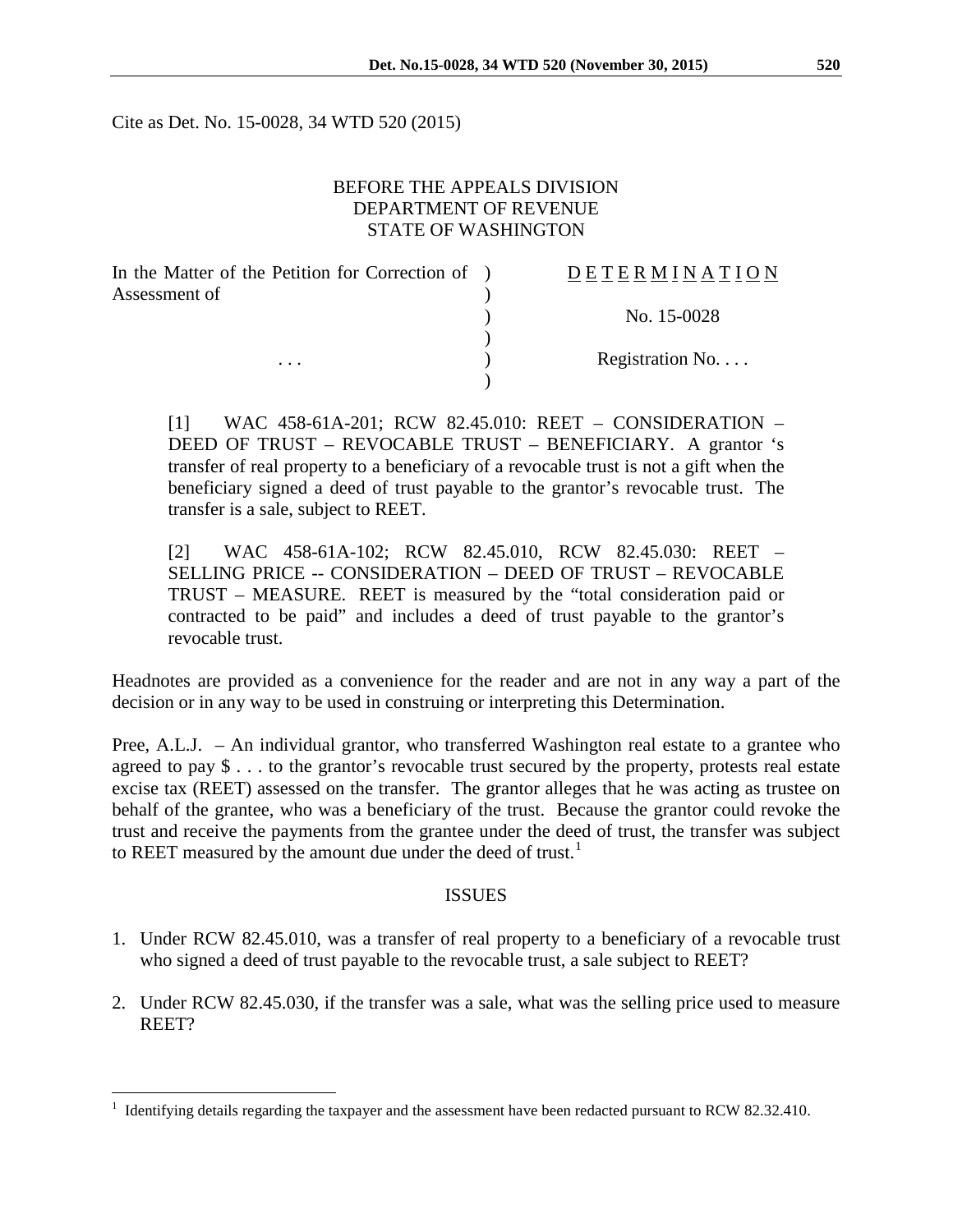# FINDINGS OF FACT

On December 18, 2013, [Grantor] signed a quit claim deed transferring Washington real estate to his daughter, ..., and her husband, [Grantees]. On the same day, the grantees signed a deed of trust securing a note to pay \$ . . . to the grantor's revocable trust. The grantee was a beneficiary of the [revocable] trust. The grantor and grantees signed a REET supplemental statement to a REET affidavit stating the property transfer was a gift without consideration. The statement erroneously said that the grantees had made and would continue to make 100% of all the payments on the total debt of \$ . . . on the property transferred, and that they had not paid the grantor any consideration towards equity.

The Department of Revenue ("Department") investigated the transfer. When no documents were provided showing that the grantees had previously made and continued to make payments on a \$ . . . debt, the Department's Special Programs assessed \$ . . . of REET in Document No. . . . , measured by the \$ . . . in stated debt relief. The assessment totaled \$ . . . , with \$ . . . in interest and a 5% tax assessment penalty of \$ . . . . The grantor appealed.

On appeal, the grantor explains that there was no debt on the property prior to the transfer. The grantor had purchased the property in his individual capacity on July 1, 2013. Special Programs checked the recorded documents, and there was no mortgage or deed of trust recorded on the property prior to the transfer. There was no reference to the trust on any documents when the grantor purchased the property, nor was there a reference to the trust on the December 18, 2013 quit claim deed. The property transfer was made in the grantor's individual capacity, not as a trustee of the trust.

The trust was set up as a revocable trust in 1994 by the grantor and his wife, who were named as the trustees. The grantee and her three siblings were named as beneficiaries. After his wife died in 1998, the grantor continued to manage the trust. As trustee, under Section 4.c. of the trust, the grantor had sole and absolute discretion to distribute trust funds to or for the benefit of the beneficiaries that he considered necessary or advisable for the beneficiaries' education, health, maintenance, or support. Under Section 4.a. of the trust, the beneficiaries were entitled to all the income of the trust with no limitation and, under Section 4.b., could request principal from the trust without limitation. Yet the trust is revocable, and according to the representative, no event has occurred making it irrevocable.

# ANALYSIS

REET is imposed by RCW 82.45.060 on each sale of real property in this state by multiplying the selling price by the REET rate. The term "sale" is defined by RCW 82.45.010 as including "any conveyance, grant, assignment, quitclaim, or transfer of the ownership of or title to real property . . . or interest therein for a valuable consideration." A rebuttable presumption exists that the selling price is equal to the total consideration paid or contracted to be paid to the transferor, or to another for the transferor's benefit. RCW 82.45.030(1). For purposes of REET, the term "consideration" includes: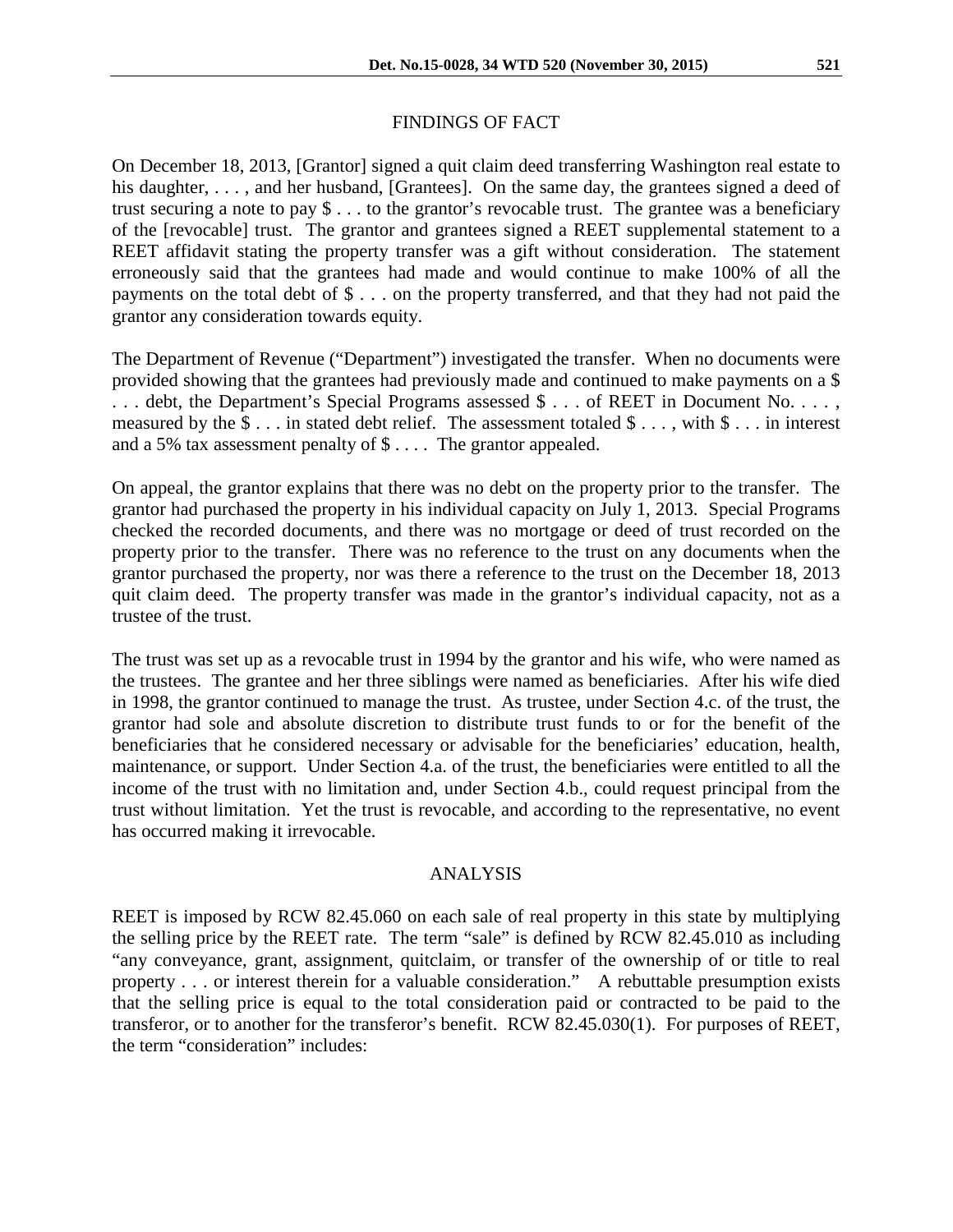"Total consideration paid or contracted to be paid" includes money or anything of value, paid or delivered or contracted to be paid or delivered in return for the sale, and shall include the amount of any lien, mortgage, contract indebtedness, or other incumbrance, either given to secure the purchase price, or any part thereof, or remaining unpaid on such property at the time of sale.

RCW 82.45.030(3); *see also* WAC 458-61A-102(19).

In this case, the grantees contracted to pay the trust \$ . . . at the same time they received the property. Therefore, they contracted to pay \$ . . . in consideration for the property.

There are several exclusions from the definition of "sale" that are set out in RCW 82.45.010(3), which the grantor would like to us consider. In this case, the grantor contends that two exclusions may be applicable: the exclusion for "transfer[s] by gift" and for "transfer[s] of real property, however effected, if it consists of a mere change in identity or form of ownership of an entity where there is no change in the beneficial ownership." RCW 82.45.010(3)(a),(o). A person claiming a tax exemption or exception has the burden of proving he or she qualifies for the exemption or exception. *Group Health Cooperative of Puget Sound, Inc. v. State Tax Commission*, 72 Wn.2d 422, 433 P.2d 201 (1967); Det. No. 89-268, 7 WTD 359 (1989); Det. No. 04-0106, 23 WTD 344 (2004).

We will first consider whether the transfer was a gift. WAC 458-61A-201(1) explains that a gift of real property is a transfer for which there is no consideration given in return for granting an interest in the property. If consideration is given in return for the interest granted, then the transfer is not a gift, but a sale, and it is subject to the REET to the extent of the consideration received. *Id.* We note that under RCW 82.45.030(1), the grantee's consideration may be payable to another for the transferor's benefit.

In our case, the grantees signed a deed of trust showing that they contracted to pay \$ . . . to the grantor's revocable trust.<sup>[2](#page-2-0)</sup> The grantor notes the grantee was a beneficiary of the trust. In this case, the trust was a revocable trust. The grantor has the right to revoke the trust he created. When a grantor exercises a power of revocation, the interest of the beneficiary ceases, and an assignee of the grantor takes the corpus of the trust free from the trust. C.J.S., Trusts § 103 (2014). In this case, the grantor could revoke his trust, and take the corpus including the  $\frac{1}{2}$ ... deed of trust from the grantees or it could distribute funds to other beneficiaries under the trust. Thus, the grantor indirectly received  $\$\ldots\]$  in consideration for the property. Therefore, under RCW 82.45.030(1), the grantor transferred the property to the grantees, who contracted to pay \$. . . for the grantor's benefit.

The grantor argues in the alternative that the transfer was merely a change in identity under RCW 82.45.010(3)(o). According to the grantor, the grantee would own the deed of trust as a beneficiary of the trust, entitled to withdraw its principal upon request. However, the transaction was not structured either as a transfer of the property from the trust to the grantee, or as a deed of

<span id="page-2-0"></span><sup>&</sup>lt;sup>2</sup> While the REET supplemental statement says there was  $\frac{1}{2}$ ... in total debt, we have no evidence that they provided consideration other than the \$ . . . promise of payment. The grantor indicated that this was an error on the supplemental statement.